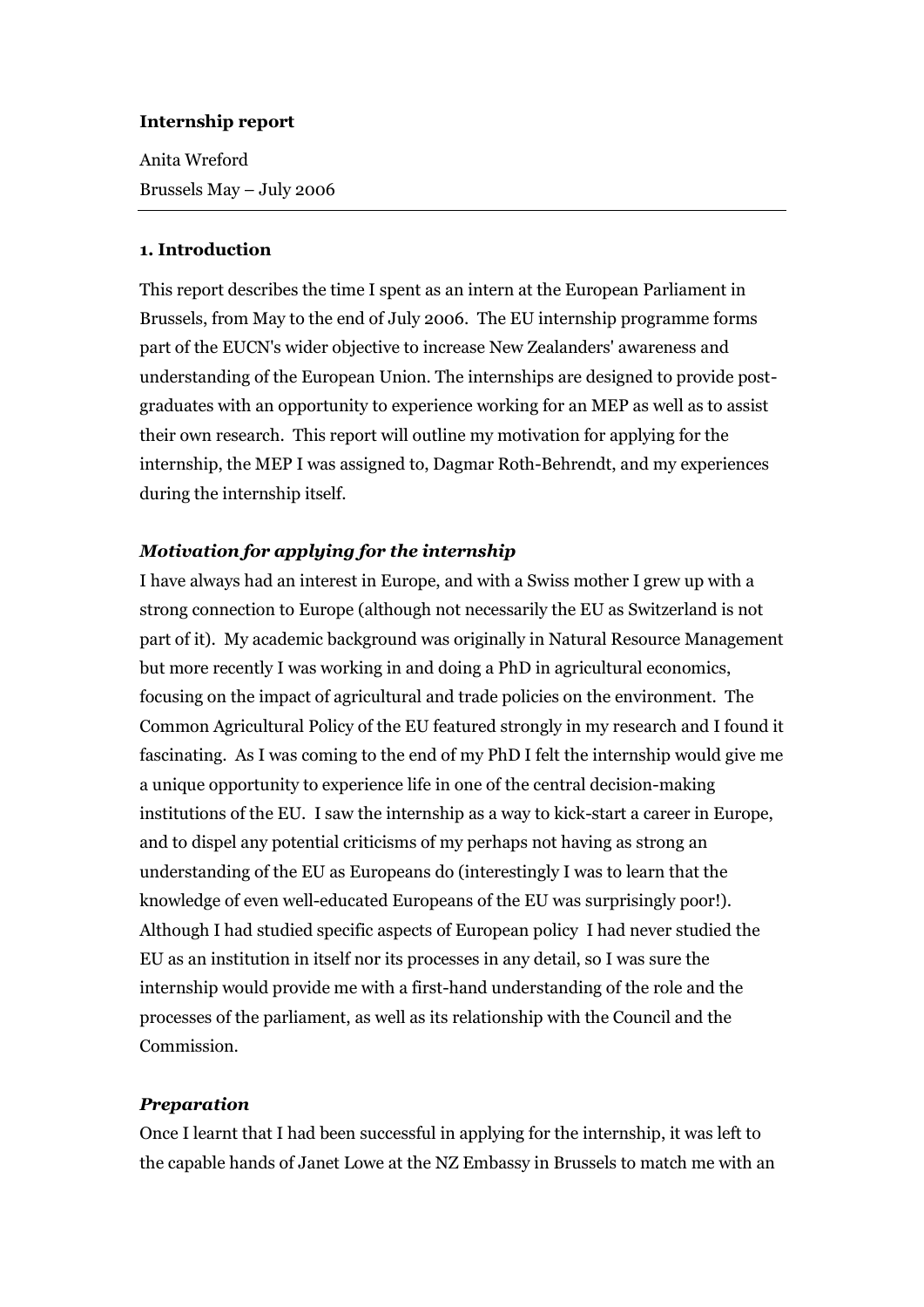appropriate MEP. As I speak German, it was thought it would be interesting to match an intern with an MEP from a non-English-speaking country for the first time. Janet managed to arrange a position with a German Socialist MEP, Dagmar Roth-Behrendt. I was a little nervous about being plunged into a German-speaking environment at this level, but thought it would be a very worthwhile challenge. I spoke with one of Dagmar's assistants first on the phone first, I think to 'test' my German ability!

Since applying for the internship I had actually already accepted a three-year contract at the University of East Anglia in Norwich in the UK, which was to start in March 2006, but I still wanted to go ahead with the internship, and fortunately my new employers were willing to let me start work with them in March and then be away from May – July. I therefore was already living in the UK by the time I was due to go to Brussels. In some ways this made the planning and organisation easier, and my new colleagues in Norwich gave me helpful advice and tips about many aspects of Brussels, from their own experience. In addition, Brussels was now only a Eurostar journey from my new home so it was perhaps not such a big move as if I'd been going straight from New Zealand.

### **2. Dagmar Roth-Behrendt**

Dagmar Roth-Behrendt is an active member of the parliament. At the time I was there, she was a vice-president (one of 14 vice-presidents) and a very committed MEP. As such, this was to be a very stimulating and challenging experience. Trained as a lawyer, and working in local politics in Germany from 1985, Dagmar has been an MEP since 1989, and a vice president from 2004 until the beginning of 2007. She is a member of the Environment, public health and food safety committee, and on the delegation for relations with Switzerland, Iceland and Norway and to the European Economic Area (EEA) Joint Parliamentary Committee. From 1989 – 2004 Dagmar was the Socialist Party Group spokesperson for the Environment, Public Health and Consumer Protection. In 1997 she was chair of the temporary committee instructed to monitor the action taken on the recommendations made concerning BSE. Currently she is the Representative of the European Parliament at the High Level Pharmaceutical Forum, Chairperson of the Mirror-Group of the European Commission's Partnership for Alternative Approaches to Animal Testing (EPAA), Chairperson of the European Parliament's Working Party on Parliamentary Reform, and a Substitute Member of the Committee on Legal affairs and the Committee on the Internal Market and Consumer Protection. Dagmar is also a member of the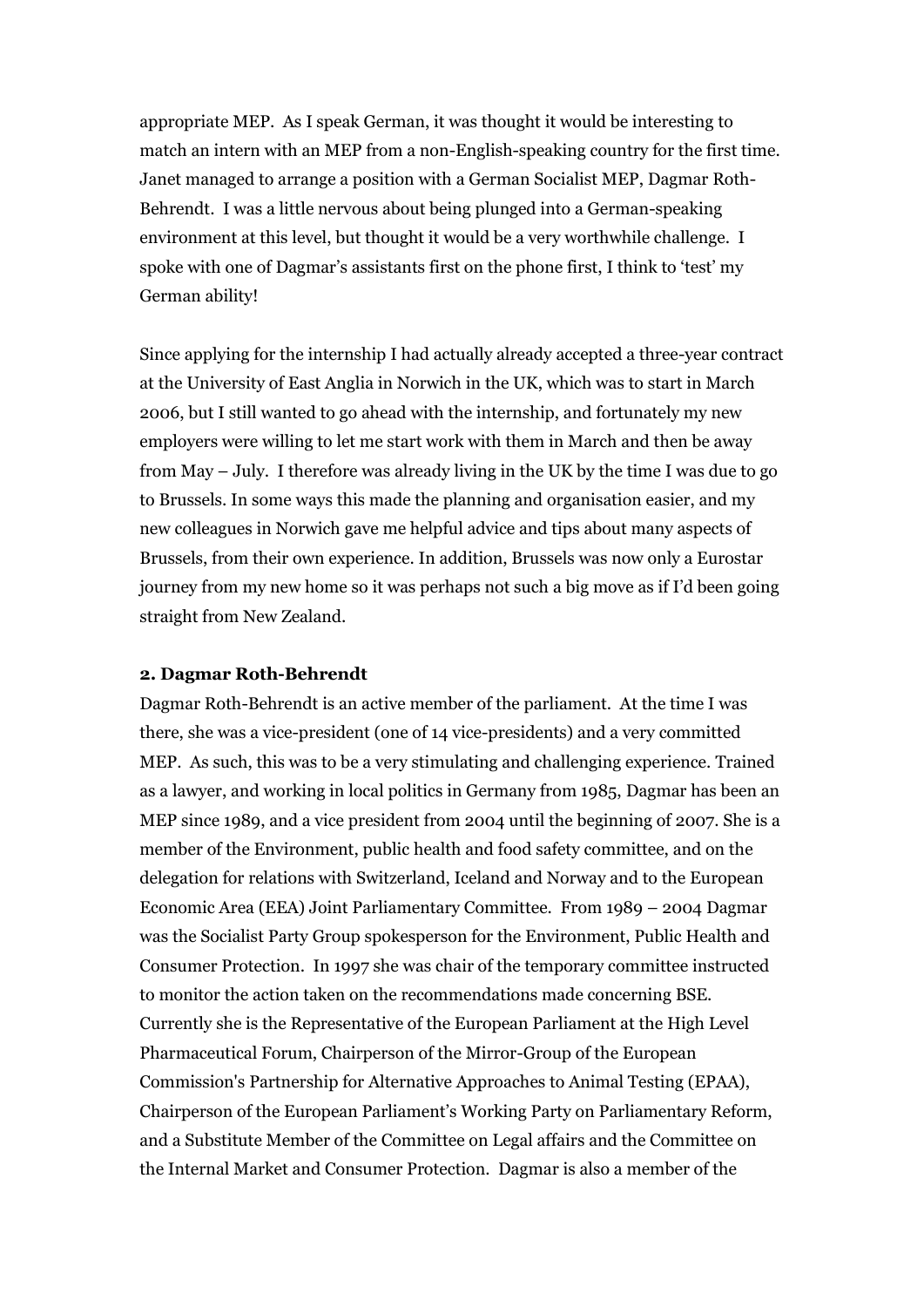Parliamentarian Intergroup on Welfare and Conservation of Animals and on Consumer Rights.

# *The staff*

Dagmar has two permanent assistants, Frank Buecheler and Cecile Feuerhahn. Frank is also a lawyer by training and provides the main substantial assistance to Dagmar, particularly in drafting and going over legal texts. Many assistants have a legal background and I can see why this is invaluable. Cecile provides more administrative assistance, although she has a masters degree in political studies. In addition to the expected tasks such dealing with enquiries, attending meetings, drafting letters etc, Cecile's job description was extensive, including visits to Dagmar's house in her absence to give instructions to the cleaning lady, as well as more routine tasks such as organising travel and hotels for Dagmar. Both Frank and Cecile worked dedicatedly and very long hours.

In addition to Frank and Cecile, Dagmar had a further assistant, Michael Manz, who was there to provide support for her in her role as vice-president. I never quite grasped what these duties were, despite sharing an office with Michael and becoming good friends with him!

All of the assistants were fluent in German, French and English, and Michael in Italian and Frank in Spanish. It was truly humbling to listen to them answer the phone and then carry out a conversation in any one of those languages. I felt very inadequate with my rusty German and school-girl French; although I was able to help them with their English, as well as provide considerable amusement to them with my Swiss accent and occasional accidental use of Swiss dialect words instead of High German.

# *The office*

I feel Dagmar's actual office warrants a mention in this report. Because of her vicepresident role, Dagmar had a very spacious corner office on the 12th floor of the parliament building, with two separate offices in addition to her own office and bathroom, with fantastic views over Brussels. This was also fortuitous for me, as there was enough space for me to have my own desk and computer, something not to be taken for granted as an intern (or stagiaire). Dagmar's own office was the size of a good sized living room, complete with couches, tables, and TV, which proved to be an excellent venue for hosting other German assistants during the Football World Cup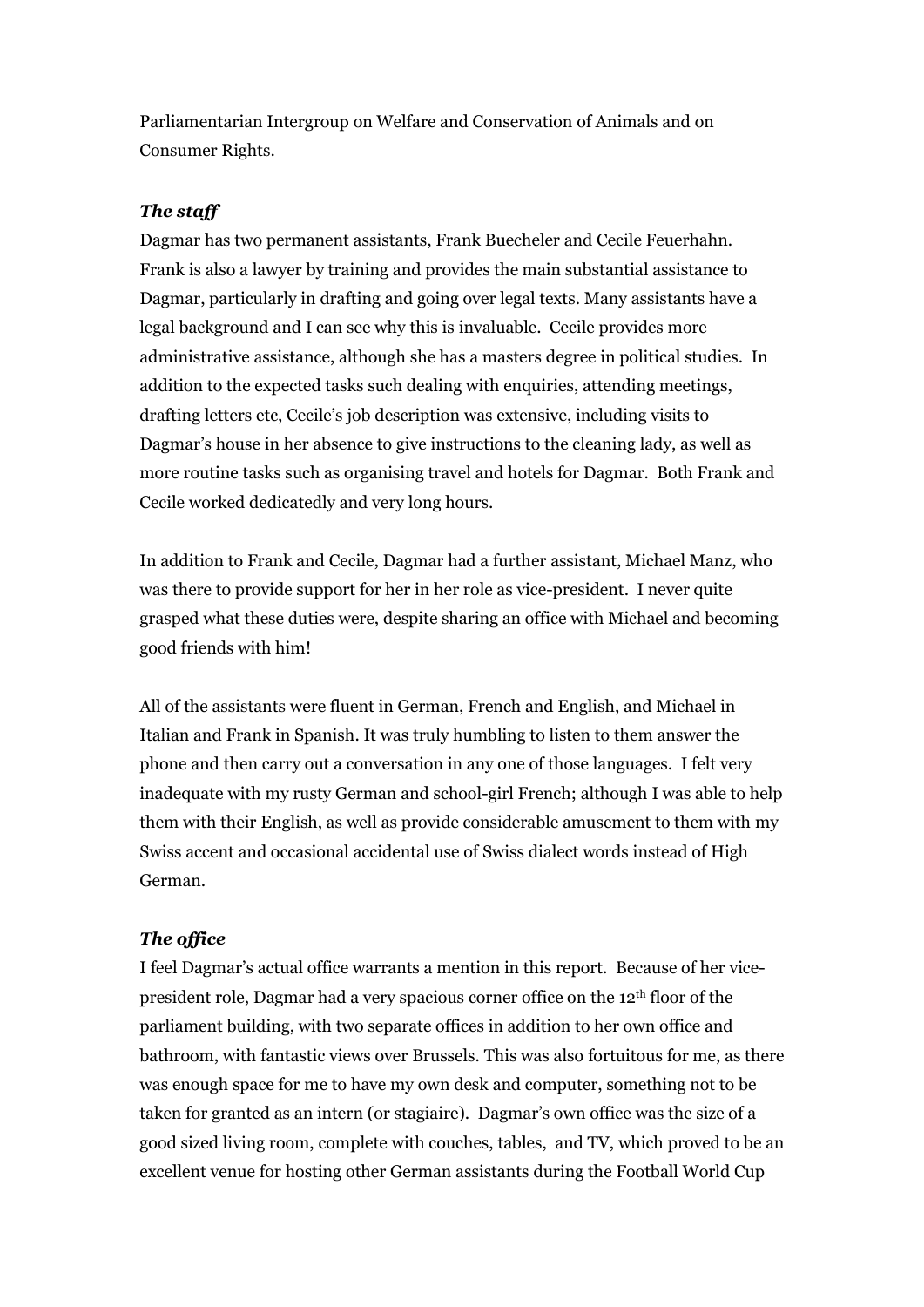games! Interestingly, the one thing Dagmar's office was missing was a computer, in fact Dagmar hardly used a computer at all. All emails and anything requiring a computer were dealt with by her staff.

## *The Socialist Party*

The Party of European Socialists (PES or PSE in German) brings together the Socialist, Social Democratic, and Labour Parties of the European Union. There are currently eight parties in the EU parliament. MEPs are grouped by political affinity and not by nationality; therefore the physical location of the office was in the same part of the building as other PES members. Initially I was slightly sceptical about what a socialist party was all about – but I soon realised they were not radical communists but actually held similar values and beliefs to my own. The party stands for, among other things, defending human rights, protecting the environment, creating jobs and prosperity, and equality. The PES party is the second largest in the parliament, after the European Peoples' Party and the European Democrats (EPP-ED).

### **3. Life as an intern**

The first day at the parliament was somewhat nerve-racking. I was apprehensive as to how my German would fare as I was a little rusty, especially speaking with actual Germans! The first day was a little overwhelming as I adjusted to the different accents and settled into my desk and was introduced to my colleagues and other MEPs and their assistants. Dagmar was due to come in that day (she travels a lot so is often not there) and the assistants were focused on preparing for her "arrival". Dagmar appeared almost larger than life when she arrived, with incredible energy and speed and personality. She paid me the honour of having lunch with all of us in the canteen (which I was to learn was very unusual as she doesn't like the office being unattended).

Unfortunately however that was the first and only day I would spend with Dagmar at the parliament. The following day she was diagnosed with breast cancer and had to begin treatment immediately (she has since made a full recovery and is back at work). This clearly left the office in disarray and I was left to myself to a large extent for the next week or so while they sorted out what was to happen. Luckily (for me!) I had some minor work to do on my Phd before it was submitted so these unfortunate circumstances gave me a chance to work on this.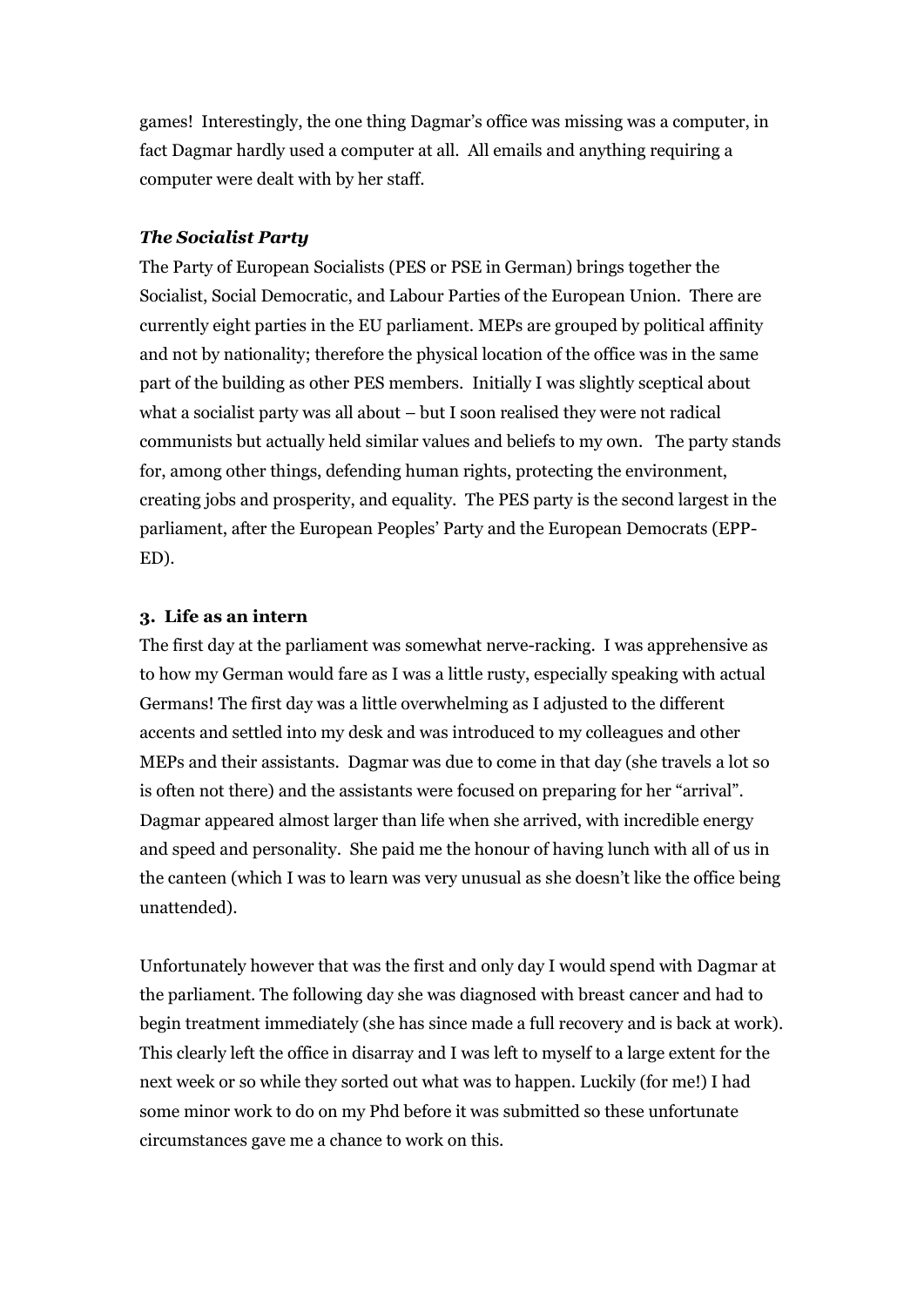### *My responsibilities and duties*

The office continued running while Dagmar was away, on a much quieter and more relaxed scale however. Dagmar was a large personality and clearly demanded a lot from her staff, so it was a shame not to be able to experience working in that sort of environment. It was also a shame not to be able witness her in action in debates or committee meetings. I heard her on tapes and videos and she appears to be a very strong-minded charismatic person. However, there was still plenty to do. My tasks included answering the phone (which was initially rather traumatic, not necessarily being able to either understand the question, or if I did, to be able to answer it!). My German did improve significantly during the time I was there. Other tasks involved writing letters in English, or summarising English texts. Occasionally Frank asked me to go through legal documents in English with him and I became very aware of the important subtleties in legal language, and was very impressed with Frank's ability to pick this up in a second language.

I was also able to attend Environment Committee meetings and hearings, which were invaluable experiences for me in relation to my current job. At the time the Environment Committee was dealing with a Thematic Strategy on Air Quality, which I was able to follow through from early meetings to the decision to carry out an impact analysis during the summer break, before it was finally voted on. This was a fascinating process to experience, as each political party had its own agenda, and reaching a compromise was not easy. In the beginning Frank gave me a summary of various key MEPs and their political views and habits in meetings. Various experts from academia and industry came to provide evidence at hearings, which was then either taken into account or ignored depending on the ultimate agenda of the MEP. One thing I found slightly frustrating was not being able to ask questions or participate myself in these debates, particularly in the hearings as being an academic myself it is second nature to question and become involved. Before Environment Committee meetings, the PES members of the Environment Committee would have a preparatory meeting to discuss updates, their strategy, and which way they would vote if necessary. This also provided a fascinating insight into the way the parliament works.

I also occasionally attended socialist party meetings as well. There were also several one-off experiences, such as showing German school pupils around the parliament, and attending various drinks receptions and dinners.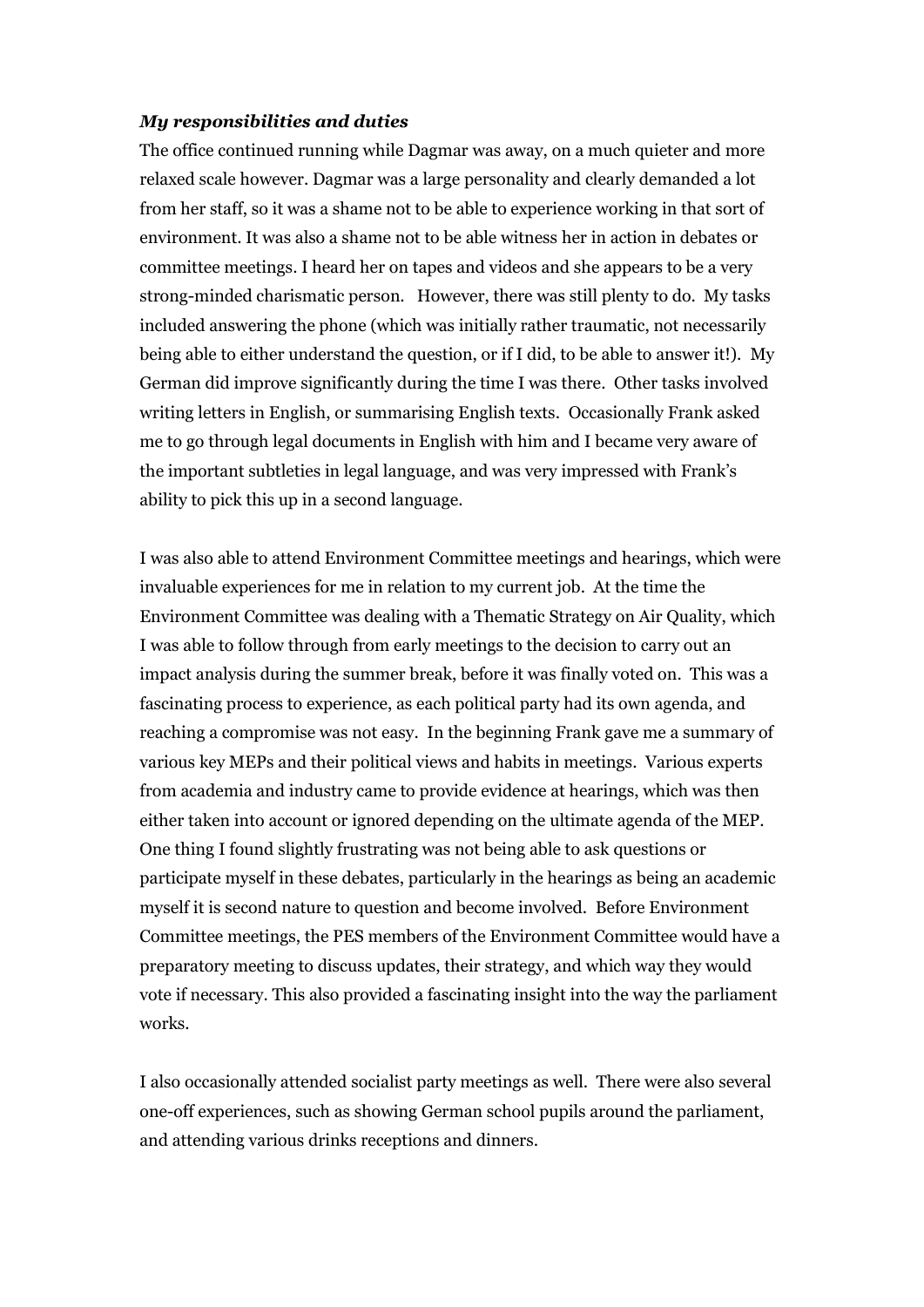Initially simply being in the meetings was a novelty which I enjoyed. The endless water bottles and the waiters who came round serving tea or coffee were an unknown luxury. The simultaneous translations into all EU languages was very impressive and I have huge admiration for the translators. Also the relaxed manner in which proceedings were carried out, with people wandering in and out and moving around to chat to their colleagues (of course always about very pressing political matters!) was not something I was used to. It was also impressive to be walking through the parliament building and see politicians being interviewed live by television crews.

I am convinced however, that if Dagmar had been at work the experience would have been very different. As it was, my days were relatively relaxed, beginning around 8.30 – 9am with a coffee for Frank and myself, and I usually left around 6pm. When Dagmar was around, Frank and Cecile would often be working till much later, often till 9 or 10pm. In addition, Cecile and I in particular would go out for lunch and sometimes a coffee in the afternoon, which apparently was never possible in normal circumstances. Our afternoon routine was for someone (usually Cecile or I) to run down to the shop to get a "ballisto" (chocolate covered cereal bars we convinced ourselves were good for us). So while it is a shame that I was not able to experience Dagmar in action, the experience I had was certainly more relaxed

### *Strasbourg*

Because Dagmar was not on board, Frank and Michael only went to Strasbourg occasionally, and there was no need or opportunity for me to make this trip. I have to say although it would have been interesting to experience, I was quite happy not to participate in what I personally feel is an unnecessary and exorbitant waste of taxpayers' money, not to mention the waste of fuel and resources in travelling there. The cost of sending the same people to travel to Strasbourg each month to have exactly the same meetings that they would have in Brussels, does not seem to me to be justified in any way. Interestingly, the perception is widespread through the UK at least, that the parliament is based permanently in Strasbourg.

### *Social life in the parliament*

There are many stagiaires in the parliament, however I was generally older than them (some of them were straight out of school or perhaps doing their first degree) and not having so much in common with the ones I met regularly in the German offices, I tended to spend my time with Dagmar's assistants and their friends. I think if I had been in an English-speaking office I may have had a different experience. Although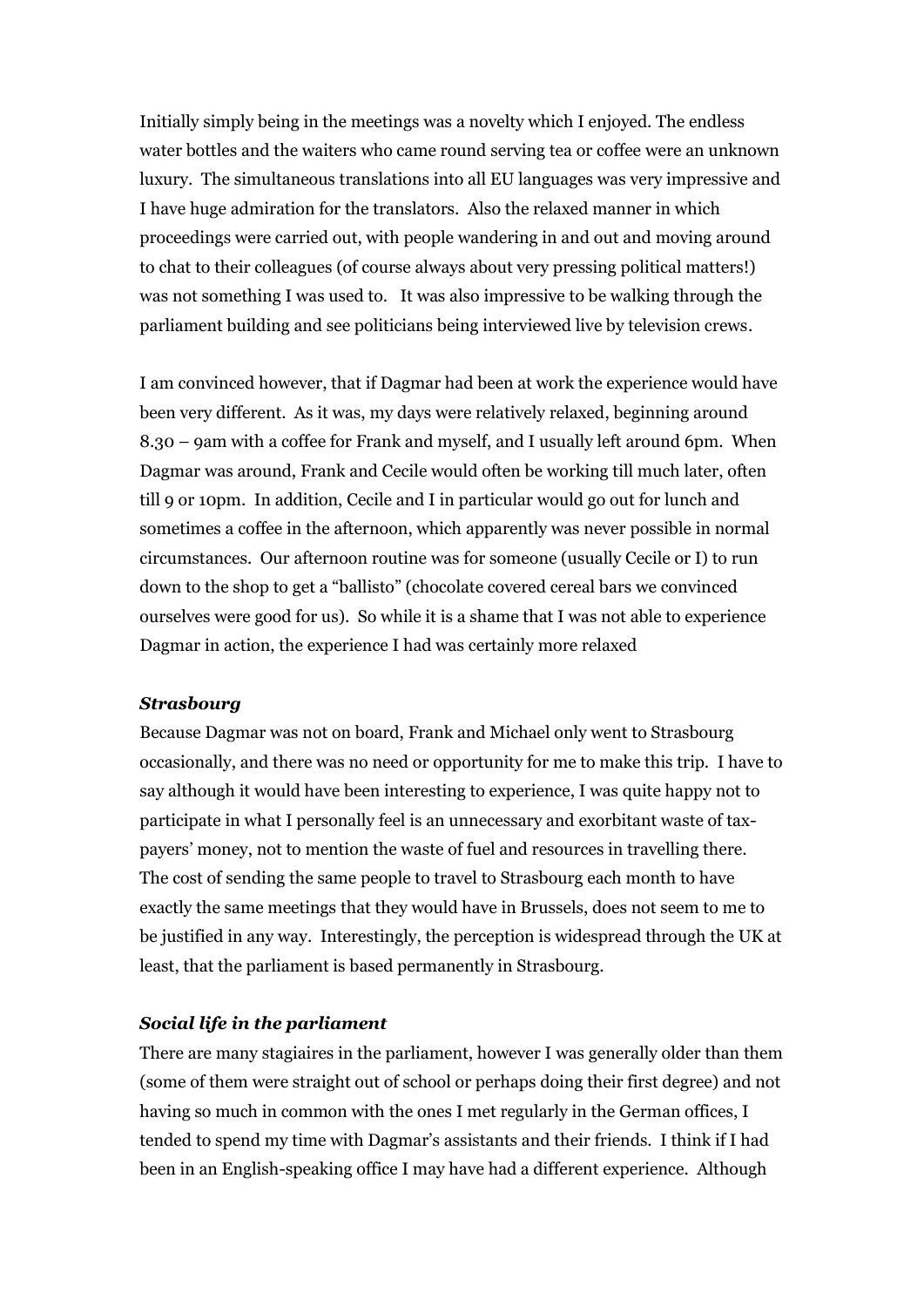my German is reasonably fluent it is not my first language and I never felt as at ease and able to express myself as I do in English. In addition, there are subtle (!) cultural differences in sense of humour which play a role in social settings. However I did feel very welcome with Frank, Cecile and Michael who were fantastic to me: they showed me around the parliament as much as they could, they gave me advice for things to do in Brussels, they included me in their office gossip, they introduced me to their friends and included me in their social activities.

A major theme throughout my time in the parliament was the football world cup. This may sound trivial but it is one of my overriding memories of my time there. When I began, Michael informed me of the number of days till it began, and I was completely disinterested. However, being in an office of football crazy fans begins to rub off, and with many of the nations being represented at the parliament, the atmosphere was charged. I of course had to support Germany, and depending on what time the game was played, we would either watch it in Dagmar's office, with many other German supporters coming to use our facilities, or we would congregate at a bar on Place Lux outside the parliament. It was an incredible experience as so many of the nationalities were represented in the parliament. The world cup served to remind me what a truly international institution I was a part of.

### *A New Zealander in the parliament*

Why a New Zealander should be doing an internship in the EU parliament was a difficult concept for many to grasp. Most people were of course very interested in New Zealand, however the connection or the relationship with the EU was not clear to many, particularly other German stagiaires or assistants. Again, I think if I was in an English-speaking office there would be a greater understanding perhaps of the relationships between the EU and New Zealand (or I would be able to explain it better in English at least!). In addition, the fact that I had a Swiss accent was slightly confusing as well so I think many of my co-stagiaires and assistants regarded me as something of an anomaly. However, I did my best to discuss and inform people about New Zealand as a country and its relations with the EU.

I had practically no contact with English-speaking MEPs, assistants or stagiaires while I was at the parliament, which had a significant effect on my experience. I was immersed in a German world during my working days, which provided me with a cultural and a language experience in addition to the parliamentary one. I enjoyed the challenge and the insights this gave me, however as I mentioned previously,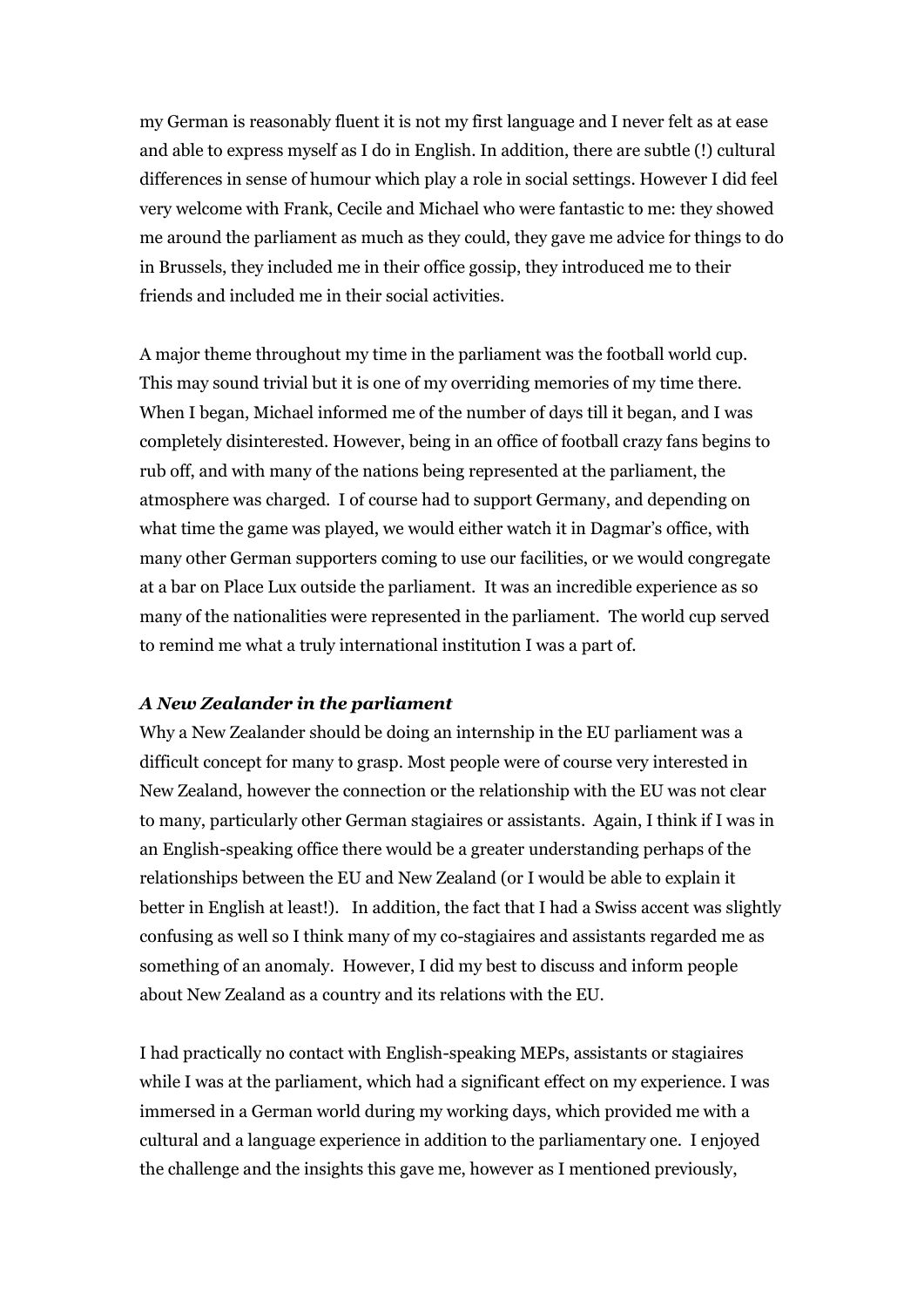sometimes it would have been a relief to interact with English-speakers, just to be able to express myself more easily. Although most people in the parliament are able to speak English, they speak "Euro-english", and I felt it was better to speak German wherever I could. My colleagues in Dagmar's office joked about how the English need to learn to speak Euro-english and then they would be more easily understood. At times I felt frustrated as I was sure I would have been able to contribute more as a stagiaire if I had been working in English; however overall the opportunity to gain the additional benefit of a different language and culture was definitely worthwhile.

### *Life in Brussels outside the parliament*

I lived in a one bedroom apartment not far from the parliament. This was perhaps not the cheapest option but it was convenient. This area of Brussels is not as lively as others during the weekends, as it is populated by EU employees who often return to their homes during the weekends. However, Brussels is a very compact city and it was a 25min walk into the centre, and the neighbouring suburbs of Louise and Ixelles provided plenty of opportunities for entertainment. Living in Brussels was for me as much of the experience as working in the parliament. I found Brussels an interesting and lively city, if sometimes somewhat frustrating with the Belgians' less than efficient attitude to many things. The summer was stiflingly hot, with temperatures sometimes reaching 40 degrees C, and the streets had the smell of cities with lots of dogs and drains that may need replacing…! However aside from this, there was never a shortage of things to do. I had several visits from various friends so became quite a proficient tour guide. The endless selection of Belgian beer, together with the moules and frites with mayonnaise are some of my best memories! There is a beautiful forest on the outskirts of the city and several parks (which proved to be a lifesaver in the hot evenings), and the Parc Cinquintaire became my favourite for early morning runs. The shopping is quite good, and the exclusive chocolate shops/galleries in Sablon are a must-see. I was certainly never lost for things to do. Contrary to my expectations, opportunities for excellent dining are plenty. Belgian coffee and chocolate were also a pleasant surprise. In addition, Brussels is well-placed for visiting other parts of Europe: I of course went back to the UK several times, however Amsterdam is only a two hour journey. Antwerp is a stylish and pleasant city to visit; Bruges is pretty if somewhat touristy. The seaside is only an hour's drive from Brussels by car.

Janet Lowe and her colleagues at the NZ Embassy were a great source of support, especially during the preparatory stages of my time in Brussels. It was reassuring to